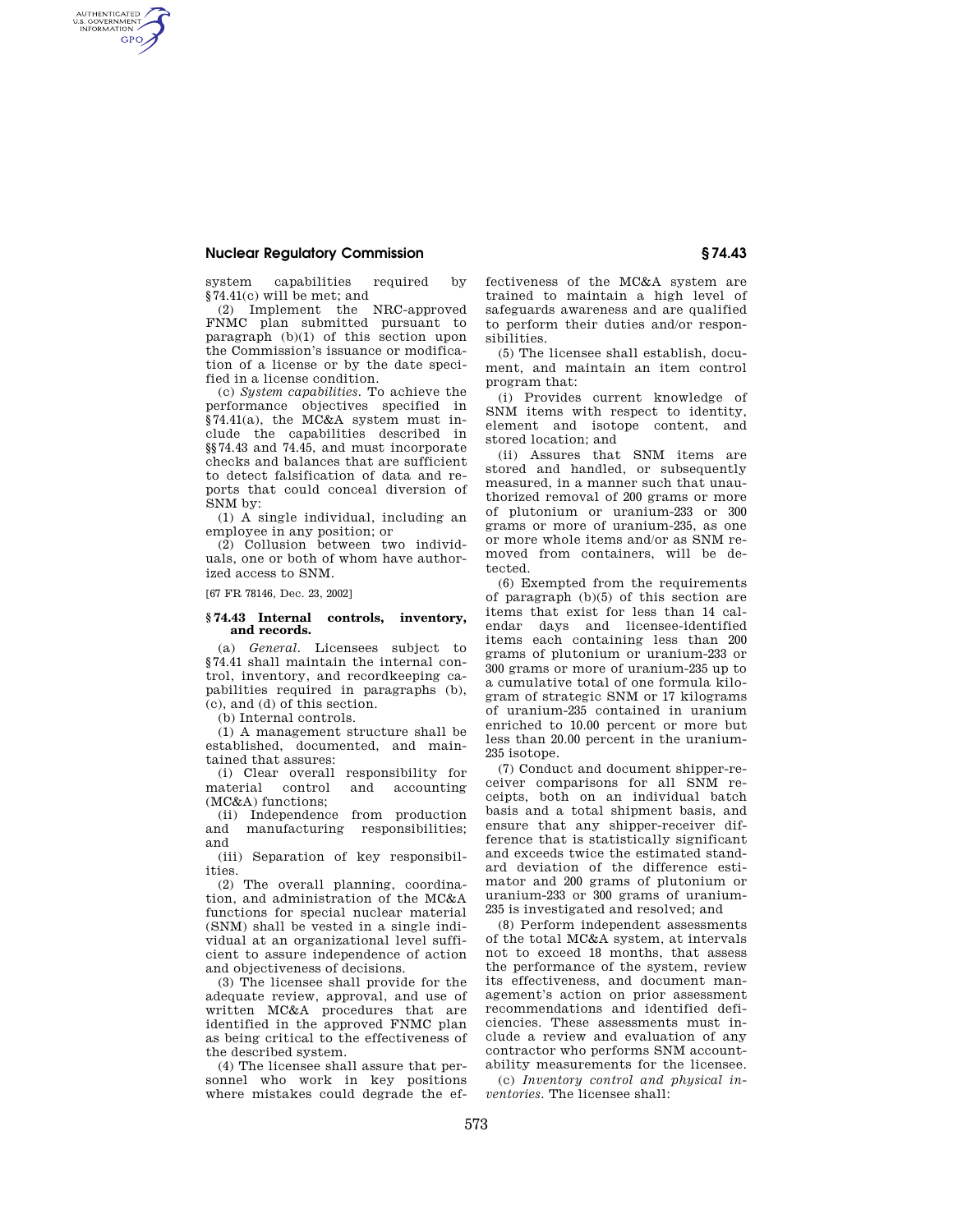(1) Provide unique identification for each item on inventory and maintain inventory records showing the identity, location, and quantity of SNM for these items;

(2) Document all transfers of SNM between designated internal control areas within the licensee's site;

(3) Maintain and follow procedures for tamper-safing of containers or vaults containing SNM, if tamper-safe seals are to be used for assuring the validity of prior measurements, which include control of access to, and distribution of, unused seals and to records showing the date and time of seal application;

(4) Maintain and follow procedures for confirming the validity of prior measurements unencapsulated and unsealed items on ending inventory;

(5) Maintain and follow physical inventory procedures to assure that:

(i) The quantity of SNM associated with each item on ending inventory is a measured value;

(ii) Each item on ending inventory is listed and identified to assure that all items are listed and no item is listed more than once;

(iii) Cutoff procedures for transfers and processing are established so that all quantities are inventoried and none are inventoried more than once;

(iv) Cutoff procedures for records and reports are established so that only transfers for the inventory and material balance interval are included in the records for the material balance period in question;

(v) Upon completion of the physical inventory, all book and inventory records, for total plant and individual internal control areas, are reconciled with and adjusted to the results of the physical inventory; and

(vi) Measurements will be performed for element and isotope content on all quantities of SNM not previously measured.

(6) Conduct physical inventories according to written instructions for each physical inventory which:

(i) Assign inventory duties and responsibilities;

(ii) Specify the extent to which each internal control area and process is to be shut down, cleaned out, and/or remain static;

(iii) Identify the basis for accepting previously made measurements and their limits of error; and

(iv) Designate measurements to be made for physical inventory purposes and the procedures for making these measurements.

(7) Conduct physical inventories of all possessed SNM for each plant at intervals not to exceed 9 calendar months; and

(8) Within 60 calendar days after the start of each physical inventory required by paragraph (c)(7) of this section:

(i) Calculate, for the material balance period terminated by the physical inventory, the inventory difference (ID) and its associated standard error of inventory difference (SEID) for both element and isotope;

(ii) Reconcile and adjust the book record of quantity of element and isotope content, as appropriate, to the results of the physical inventory; and

(iii) Investigate and report to the Director, Office of Nuclear Material Safety and Safeguards, any occurrence of SEID exceeding 0.125 percent of active inventory, and any occurrence of ID exceeding both three times SEID and 200 grams of plutonium or uranium-233 or 300 grams of uranium-235 contained in high enriched uranium, or 9000 grams of uranium-235 contained in low enriched uranium. The report shall include a statement of the probable reasons for the excessive inventory difference and the corrective actions taken or planned.

(d) *Recordkeeping.* The licensee shall:

(1) Maintain records of the receipt, shipment, disposal, and current inventory associated with all possessed SNM;

(2) Maintain records of the quantities of SNM added to and removed from process;

(3) Maintain records of all shipper-receiver evaluations associated with SNM receipts;

(4) Retain each record pertaining to receipt and disposal of SNM until the Commission terminates the license; and